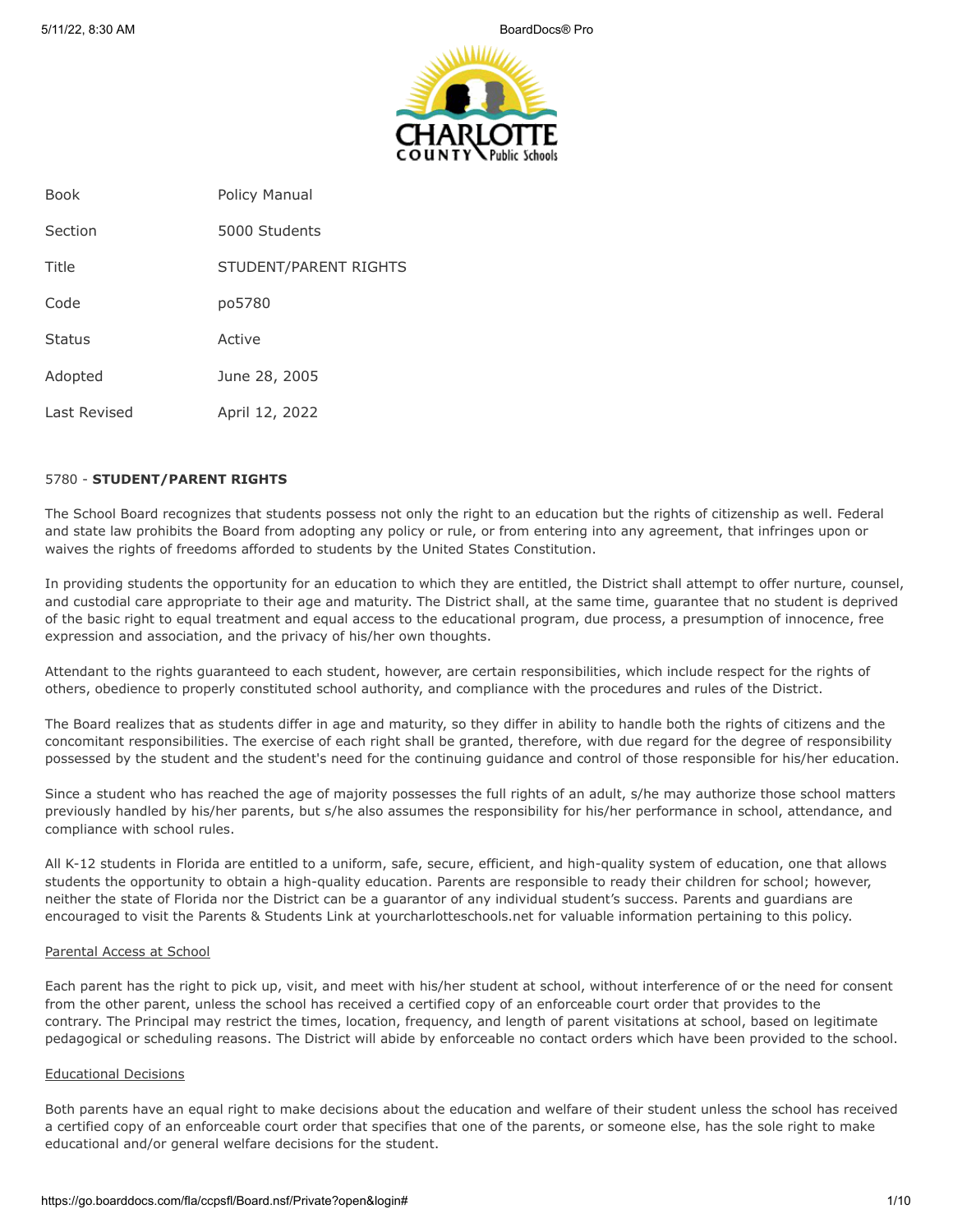If the parents cannot agree on a significant decision about the student's education or on matters affecting the health, safety, or welfare of the student, the school will take action based on what it considers to be in the best interests of the child.

## **Attendance**

## A. Termination of Enrollment

A student who attains the age of sixteen (16) years during the school year has the right to file a formal declaration of intent to terminate school enrollment if the declaration is signed by the parent. The parent has the right to be notified by the District of its receipt of the student's declaration of intent to terminate school enrollment; (see also Policy 5130 - Withdrawal from School)

## B. Married or Pregnant

Students who become or have become married or who are pregnant and parenting have the right to attend school and receive the same or equivalent educational instruction as other students; (see also Policy 5751 - Parental-Married Status of Students)

## C. Compulsory Attendance

Parents of students who have attained the age of six (6) years by February 1st of any school year but who have not attained the age of sixteen (16) years must comply with the compulsory school attendance laws. Parents have the option to comply with the school attendance laws by attendance of the student in a public school; a parochial, religious, or denominational school; a private school; a home education program; or a private tutoring program; (see also Policy 5112 - Entrance Requirements and Policy 5200 - Attendance)

## D. Absence for Religious Purposes

A parent of a student may request and be granted permission for absence of the student from school for religious instruction or religious holidays; (see also Policy 5223 - Absences for Religious Instruction and Policy 5225 - Absences for Religious Holidays)

### E. Dropout Prevention and Academic Intervention Programs

The parent of a student has the right to receive written notice by certified mail prior to placement of the student in a dropout prevention and academic intervention program. The parent will be notified in writing and entitled to an administrative review of any action by school personnel relating to the student's placement;

## F. Absence for Treatment of Autism Spectrum Disorder

A parent of a student may request and be granted permission for absence of the student from school for an appointment scheduled to receive a therapy service provided by a licensed health care practitioner or behavior analyst certified pursuant to Florida law for the treatment of autism spectrum disorder including, but not limited to, applied behavioral analysis, speech therapy, and occupational therapy.

#### Health Issues

## A. School-Entry Health Examinations

The parent of any student shall be exempt from the requirement of a health examination upon written request stating objections on religious grounds; (see also Policy 5112 - Entrance Requirements)

### B. Immunizations

The parent of any student shall be exempt from the school immunization requirements upon meeting any of the specified exemptions; (see also Policy 5320 - Immunizations and Policy 5112 - Entrance Requirements)

#### C. Biological Experiments

Parents may request that their child be excused from performing surgery or dissection in biological science classes;

#### D. Reproductive Health and Disease Education

A public school student whose parent makes written request to the school Principal shall be exempted from the teaching of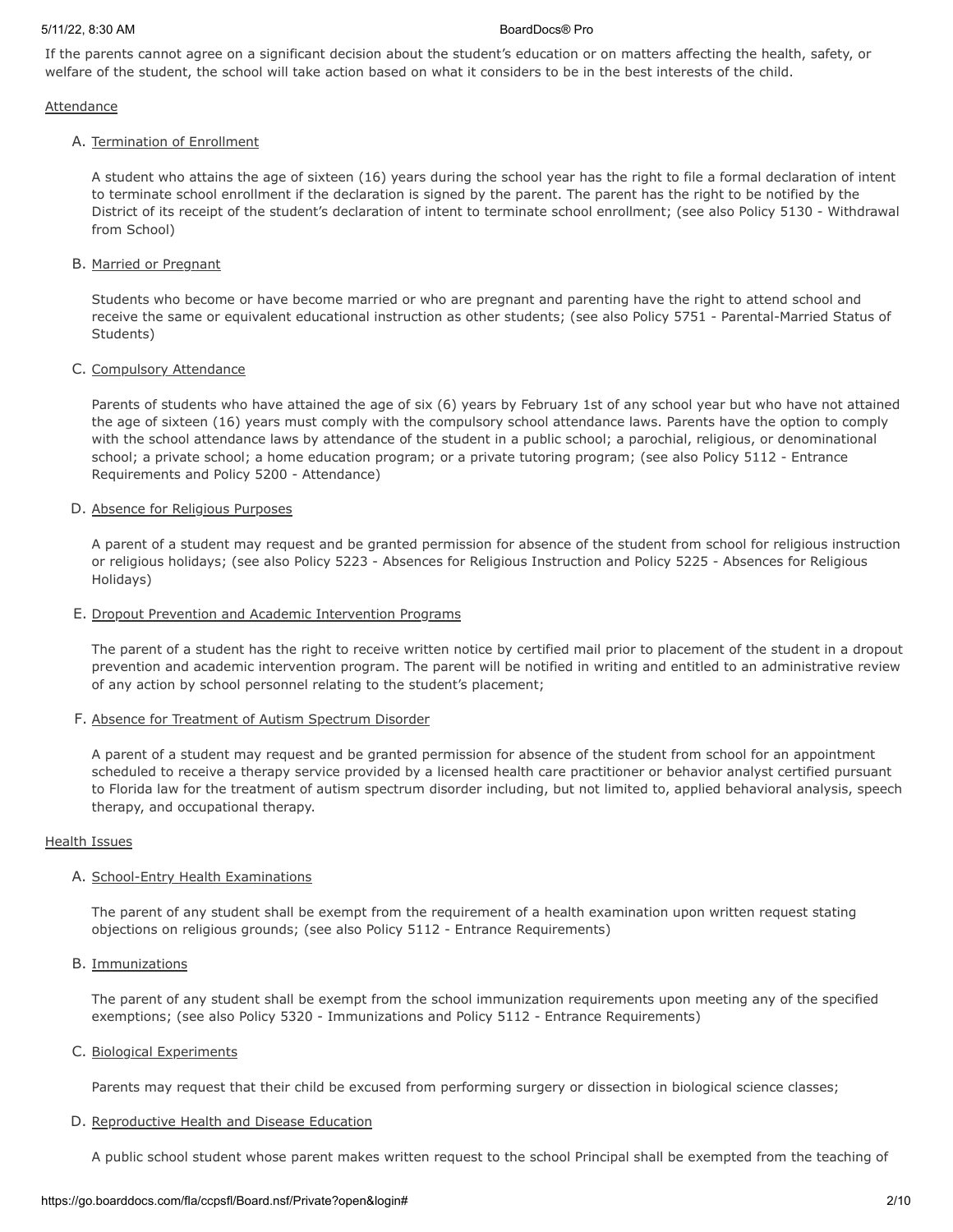reproductive health or any disease, including HIV/AIDS; (see also Policy 2417 - Comprehensive Health Education)

## E. Contraceptive Services to Students

Students may not be referred to or offered contraceptive services at school facilities without the parent's consent;

#### F. Career Education Courses Involving Hazardous Substances

High school students must be given safety glasses or devices in career education courses involving the use of hazardous substances likely to cause eye injury;

## G. Substance Abuse Reports

The parent of a student must be timely notified of any verified report of a substance abuse violation by the student;

H. Inhaler Use

Asthmatic students whose parent and physician provide their approval to the school Principal may carry a metered-dose inhaler on their person while in school. The school Principal shall be provided a copy of the parent's and physician's approval;

## I. Epinephrine Use and Supply

A student who has experienced or is at risk for life-threatening allergic reactions may carry an epinephrine auto-injector and self-administer epinephrine by auto-injector while in school, participating in school-sponsored activities, or in transit to or from school or school-sponsored activities if the school has been provided with written parental and physician authorization;

The School District shall be indemnified by the parent of a student who is authorized to carry an epinephrine auto-injector for any and all liability with respect to the student's use of an epinephrine auto-injector pursuant to this policy.

The District and its employees and agents, including the physician who provides the standing protocol for school epinephrine auto-injectors, are not liable for any injury arising from the use of an epinephrine auto-injector administered by trained school personnel who follow the adopted protocol and whose professional opinion is that the student is having an anaphylactic reaction:

- 1. Unless the trained school personnel's action is willful and wanton;
- 2. Notwithstanding that the parents or guardians of the student to whom the epinephrine is administered have not been provided notice or have not signed a statement acknowledging that the School District is not liable; and
- 3. Regardless of whether authorization has been given by the student's parents or guardians or by the student's physician, physician's assistant, or advanced registered nurse practitioner;

#### J. Diabetes Management

The District may not assign a student who has diabetes to a particular school on the basis that the student has diabetes, that the school does not have a full-time school nurse, or that the school does not have trained diabetes personnel;

Diabetic students whose parent and physician provide their written authorization to the school Principal may carry diabetic supplies and equipment on their person and attend to the management and care of their diabetes while in school, participating in school-sponsored activities, or in transit to or from school or school-sponsored activities, to the extent authorized by the parent and physician and within the parameters set forth by State Board of Education rule. The written authorization shall identify the diabetic supplies and equipment that the student is authorized to carry and shall describe the activities the child is capable of performing without assistance, such as performing blood-glucose level checks and urine ketone testing, administering insulin through the insulin-delivery system used by the student, and treating hypoglycemia and hyperglycemia.

The District and its employees and volunteers shall be indemnified by the parent of a student who is authorized to carry diabetic supplies or equipment for any and all liability with respect to the student's use of such supplies and equipment pursuant to this policy.

## K. Use of Prescribed Pancreatic Enzyme Supplements

A student who has experienced or is at risk for pancreatic insufficiency or who has been diagnosed as having cystic fibrosis may carry and self-administer a prescribed pancreatic enzyme supplement while in school, participating in school-sponsored activities, or in transit to or from school or school-sponsored activities, IF the school has been provided with written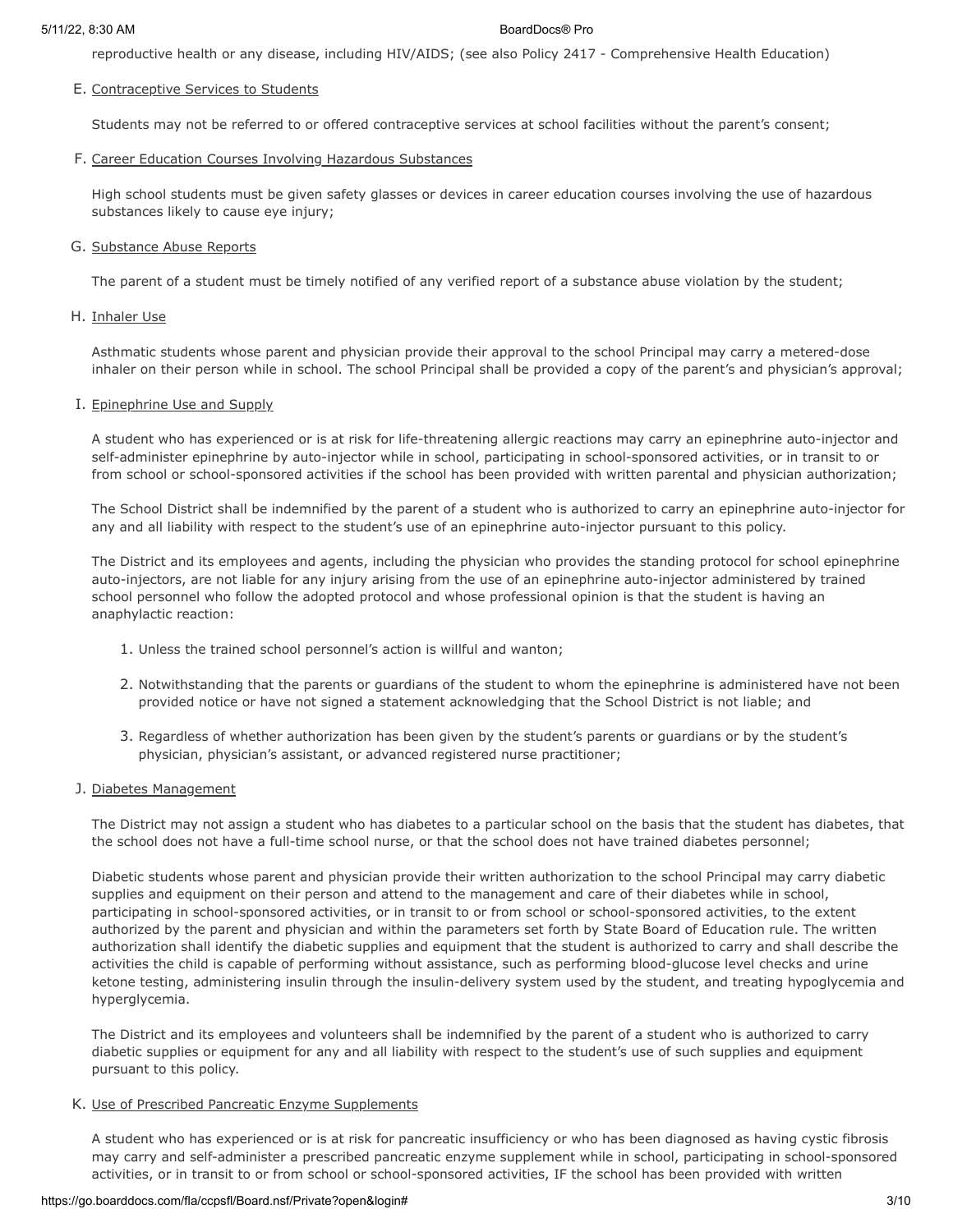authorization from the student's parent and prescribing practitioner;

The District and its employees and volunteers shall be indemnified by the parent of a student who is authorized to use prescribed pancreatic enzyme supplements for any and all liability with respect to the student's use of the supplements under this policy.

## L. Involuntary Examinations of Students

Before a Principal contacts a law enforcement officer for possible removal of a student from school for involuntary examination, the Principal must verify that the school has used de-escalation strategies and initiated outreach to a mobile response team, unless the Principal reasonably believes that any delay in removing the student will increase the likelihood of harm to the student or others;

The Principal shall make a reasonable attempt to notify a parent of a student before the student is removed from school, school transportation, or a school-sponsored activity to be taken to a receiving facility for an involuntary examination pursuant to F.S. 394.463. Reasonable attempt to notify means the exercise of reasonable diligence and care by the Principal to make contact with the student's parent, guardian, or other known emergency contact whom the student's parent or guardian has authorized to receive notification of an involuntary examination. At a minimum, the Principal must take the following actions:

- 1. Use available methods of communication to contact the student's parent, guardian, or other known emergency contact including, but not limited to, telephone calls, text messages, e-mails, and voicemail messages following the decision to initiate an involuntary examination of the student;
- 2. Document the method and number of attempts made to contact the student's parent, guardian, or other known emergency contact, and the outcome of each attempt;

The Principal who successfully notifies any other known emergency contact may share only the information necessary to alert such contact that the parent or caregiver must be contacted. All such information must be in compliance with federal and state law.

The Principal may delay the required notification for no more than twenty-four (24) hours after a student is removed if:

- 1. The Principal deems the delay to be in the student's best interest and if a report has been submitted to the central abuse hotline, pursuant to F.S. 39.201, based upon knowledge or suspicion of abuse, abandonment, or neglect); or
- 2. The Principal reasonably believes that such delay is necessary to avoid jeopardizing the health and safety of the student;

## M. Sun-protective Measures in School

A student may possess and use a topical sunscreen product while on school property or at a school-sponsored event or activity without a physician's note or prescription if the product is regulated by the United States Food and Drug Administration for over-the-counter use to limit ultraviolet light-induced skin damage.

## **Discipline**

## A. Suspension

A student may be suspended only as provided by policy of the District. A good faith effort must be made to immediately inform the parent by telephone of the student's suspension and the reason. Each suspension and the reason must be reported in writing within twenty-four (24) hours to the parent by United States mail. A good faith effort must be made to use parental assistance before suspension unless the situation requires immediate suspension; (see also Policy 5610 - Removal, Suspension, and Expulsion of Students)

A student with a disability may only be recommended for suspension or expulsion in accordance with State Board of Education rules.

## B. Expulsion

Public school students and their parents have the right to written notice of a recommendation of expulsion, including the charges against the student and a statement of the right of the student to due process. (see also Policy 5610 - Removal, Suspension, and Expulsion of Students)

# **Safety**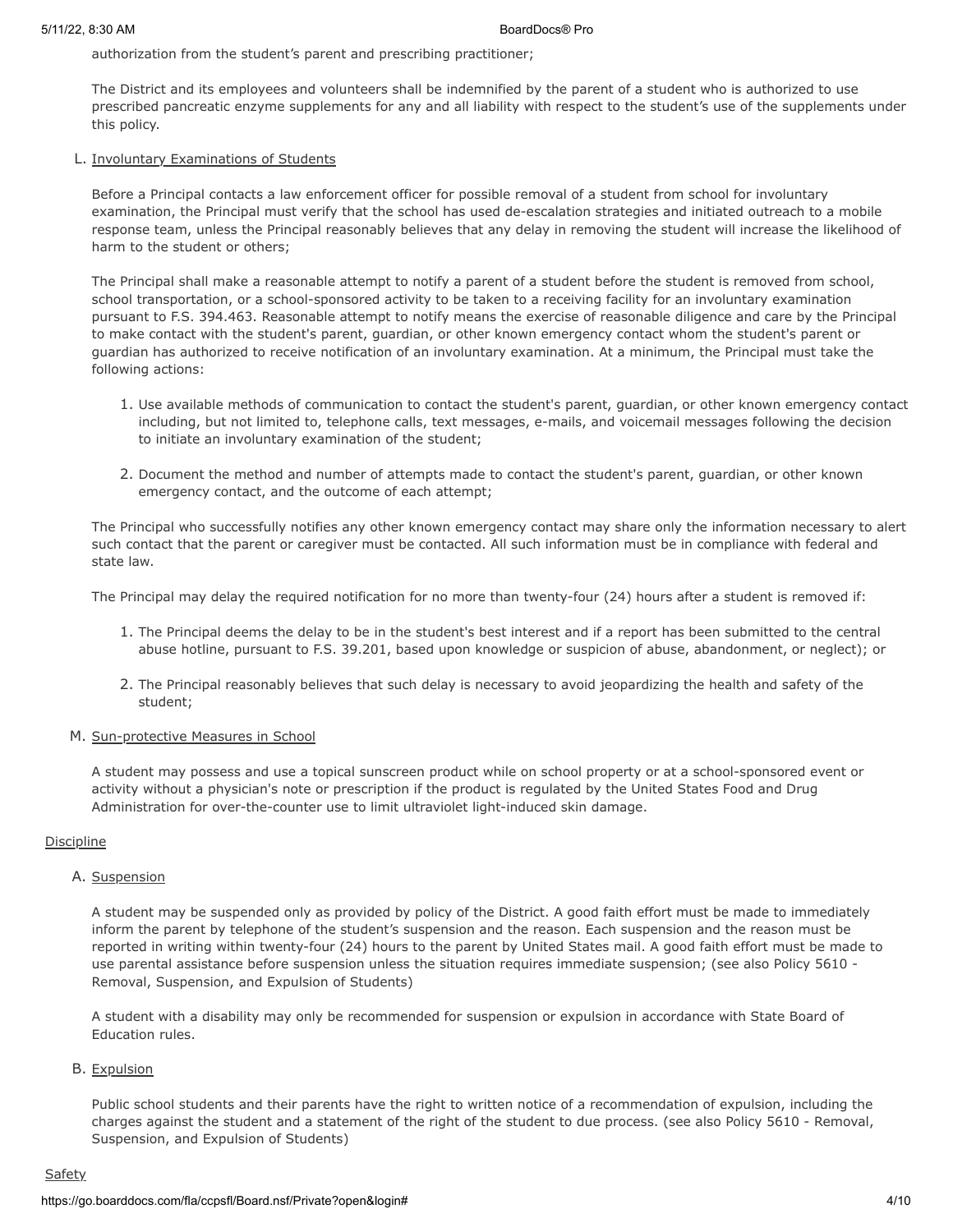Students who have been victims of certain felony offenses by other students, as well as the siblings of the student victims, have the right to be kept separated from the student offender, both at school and during school transportation.

Educational Choice

## A. Public School Choices

Parents may seek whatever public school options are applicable and available to students in the School District;

Options also include the public educational choice options of the Hope Scholarship Program (see Policy 2371 - Hope Scholarships), the Opportunity Scholarship Program and the McKay Scholarships for Students with Disabilities Program. (see also Policy 2370 - Educational Options, and Policy 2370.01 - Virtual Instruction).

## B. Private School Choices

Parents may seek private educational choice options under certain programs established under F.S. Chapter 1002;

## C. Home Education

The parent may choose to place the student in a home education program, in accordance with state law; (see also Policy 9270 - Home-Education Programs)

## D. Private Tutoring

The parent of a student may choose to place the student in a private tutoring program in accordance with state law;

## E. Reading Scholarships

The parent of a student in grades 3 through 5 who scored below a Level 3 on the third or fourth grade statewide, standardized English Language Arts (ELA) assessment in the prior school year may seek a reading scholarship in accordance with state law;

By September 30th of each year, the District will notify the parent of each student in grades 3 through 5 who scored below a Level 3 on the statewide, standardized ELA assessment in the prior school year of the process to request and receive a reading scholarship, subject to available funds.

## F. Request to Transfer to Different Classroom Teacher

Although parents do not have a right to choose a specific classroom teacher, parents may request that their child be transferred to a different classroom teacher. As part of the request, the parent must state with specificity the grounds supporting the request. Requests must be in writing. The written request must be given to the principal;

All requests for a student to be transferred to another classroom teacher shall be considered by the Principal or his/her designee. Within two (2) weeks of receiving a written request, the Principal or his/her designee shall notify the parent in writing as to whether the request is approved or denied. If denied, the Principal or his/her designee shall specify the reasons for the denial.

G. A parent whose student is assigned an out-of-field teacher may request that their child be transferred to an in-field classroom teacher within the school and grade in which the student is currently enrolled. Although parents do not have a right to choose a specific classroom teacher, parents may request that their child be transferred. Request must in writing. The written request must be signed and given to the principal.

All requests for a student to be transferred to another classroom teacher shall be considered by the principal. Within two (2) weeks of receiving the written request, the principal shall notify the parent in writing as to whether the request is approved or denied.

If an in-field teacher for the student's course and grade level is employed by the school and the transfer would not violate maximum class size requirements, the request shall be approved. The student shall be transferred no later than two (2) weeks from the date the written request is received.

If denied, the principal shall specify the reasons for the denial.

#### ACCEL Options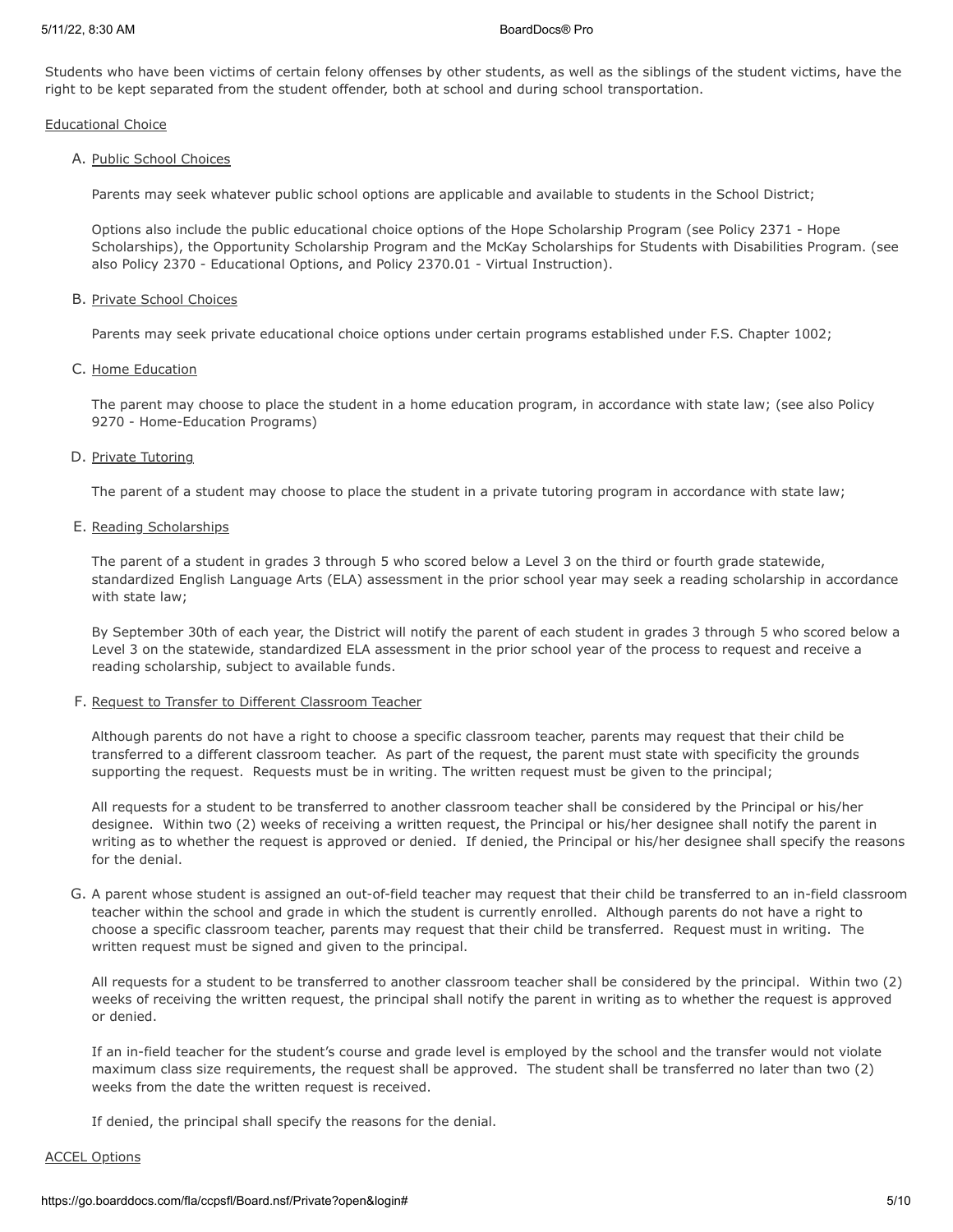#### 5/11/22, 8:30 AM BoardDocs® Pro

Parents may request student participation in Academically Challenging Curriculum to Enhance Learning (ACCEL) options, including whole-grade promotion, midyear promotion or subject matter acceleration. If the parent selects one of these ACCEL options and the student meets eligibility and procedural requirements in the student progression plan, the student will have the opportunity to participate in the ACCEL option.

## **Nondiscrimination**

All education programs, activities, and opportunities offered by the District are available without discrimination on the basis of race (including anti-Semitism [as defined in Bylaw 0100]), color, ethnicity, national origin, sex (including sexual orientation, gender status, or gender identity), recognized disability, pregnancy, marital status, age (except as authorized by law), religion, military status, ancestry, or genetic information, which are classes protected by state and/or federal law (collectively, protected classes). (see also Policy 2260 - Nondiscrimination and Access to Equal Educational Opportunity and Policy 2260.01 - Section 504/ADA Prohibition Against Discrimination Based on Disability)

## Students with Disabilities

## A. Notice and Due Process

Parents of students with disabilities and parents of students in residential care facilities are entitled to notice and due process; (see also Policy 2460 - Exceptional Student Education)

## B. Graduation

Students with disabilities are provided the opportunity to meet the graduation requirements for a standard high school diploma. A student with disabilities who does not satisfy the standard high school diploma requirements shall be awarded a Certificate of Completion; (see also Policy 2623 - Student Assessment)

## C. Meetings with District Personnel

Parents of students with disabilities, or eligible students with disabilities, may be accompanied by another person of their choice at any meeting with District personnel.

District personnel will not object to the attendance of such adult or discourage or attempt to discourage through any action, statement, or other means, parents or an eligible student, from inviting another person of their choice to attend any meeting. Parents, eligible students, or other individuals invited to attend such meetings by parents or eligible students on school grounds shall be asked to sign in and/or will be subject to security protocols in place at the school.

Parents, or eligible students, and District personnel shall, at the meeting's conclusion, be asked to sign a form which states whether or not any District personnel have prohibited, discouraged, or attempted to discourage the parents, or eligible student from inviting a person of their choice to the meeting pertaining to their child's, or their own, educational environment, placement, or discipline.

#### Blind Students

Students who are blind have the right to an individualized written education program and appropriate instructional materials to attain literacy.

## Limited English Proficient Students

Instruction in the English language shall be provided to limited English proficient students. Such instruction shall be designed to develop the student's mastery of the four language skills, including listening, speaking, reading and writing, as rapidly as possible, and the students' parents have the right of parental involvement in the ESOL program

#### Students with Reading Deficiencies

Each elementary school shall regularly assess the reading ability of each K-3 student. The parent of any K-3 student who exhibits a reading deficiency shall be immediately notified of the student's deficiency with a description and explanation, in terms understandable to the parent, of the exact nature of the student's difficulty in learning and lack of achievement in reading; and shall be informed that the student will be provided intensive, explicit, systematic, and multisensory reading interventions immediately following the identification of the deficiency.

## Pledge of Allegiance

A student will be excused from reciting the Pledge of Allegiance or the Declaration of Independence, upon written request by the student's parent, in accordance with state law. See also Policy 8800, Religious/Patriotic Ceremonies and Observances.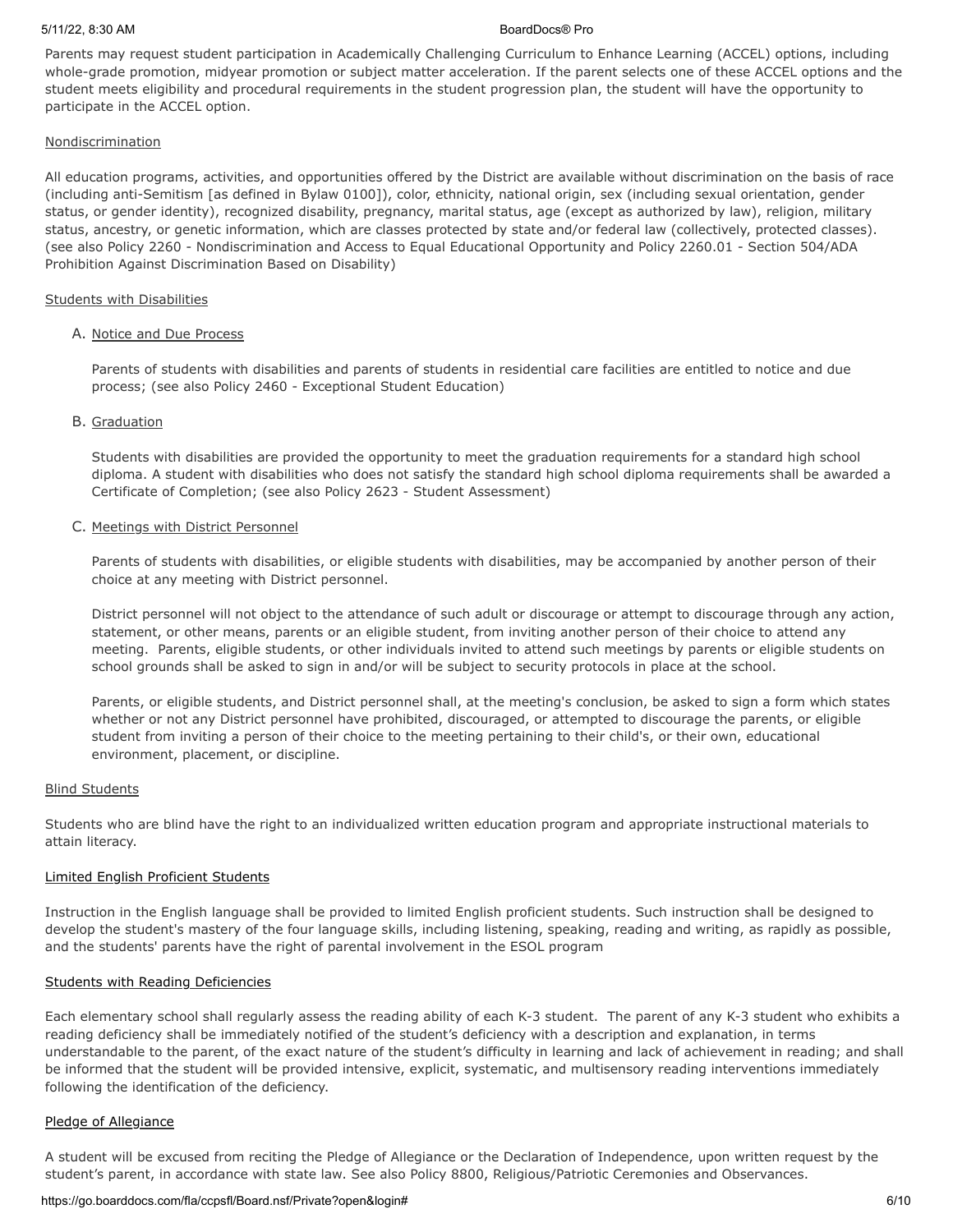### Student Records

- A. Each parent has an equal right of access, right to waive access, right to challenge and hearing and right of privacy in the education records of his or her student who is a minor or a dependent adult pursuant to law, unless the school has received a certified copy of an enforceable court order that provides to the contrary; (see also Policy 8330 - Student Records)
- B. A student is not required to provide his/her social security number as a condition for enrollment or graduation; (see also Policy 8330 Student Records)
- C. The school will not collect, obtain or retain information on the political affiliation, voting history, religious affiliation or biometric information of a student, parent or siblings.

#### Student Report Cards

Students and their parents have the right to receive student report cards on a regular basis that clearly depict and grade the student's academic performance in each class or course, the student's conduct, and the student's attendance.

#### Student Progress Reports

Parents shall be informed at regular intervals of the academic progress and other needed information regarding their child, including ways they can help their child to succeed in school.

#### Student Accountability and School Improvement Rating Reports

Parents of public school students are entitled to an easy-to-read report card about the school's grade designation or, if applicable, school's improvement rating, and the school's accountability report, including the school financial report.

#### Statewide Standardized Assessment Results

The parents have a right to review his/her child's Statewide Standards Assessment Results.

#### High School Athletics

## A. Eligibility

A student is eligible in the school in which s/he first enrolls each school year, the school in which the student makes himself/ herself a candidate for an athletic team by engaging in practice before enrolling, or the school to which the student has transferred with approval of the Board, in accordance with state law;

#### B. Medical Evaluation

Students must satisfactorily pass a medical evaluation each year before participating in athletics, unless the parent objects in writing based on religious tenets or practices, in accordance with state law.

#### Extra-Curricular Activities

#### A. Eligibility

Students who meet specified academic and conduct requirements are eligible to participate in extra-curricular activities; (see also Policy 2430 - Student Clubs and Organizations)

## B. Home Education Students

Home education students who meet specified academic and conduct requirements are eligible to participate in extracurricular activities at the public school to which the student would be assigned or could choose to attend according to Board policies, or may develop an agreement to participate at a private school;

## C. Charter School Students

Charter school students who meet specified academic and conduct requirements are eligible to participate in extra-curricular activities at the school to which the student would be assigned or could choose to attend according to Board policies unless such activity is provided by the student's charter school;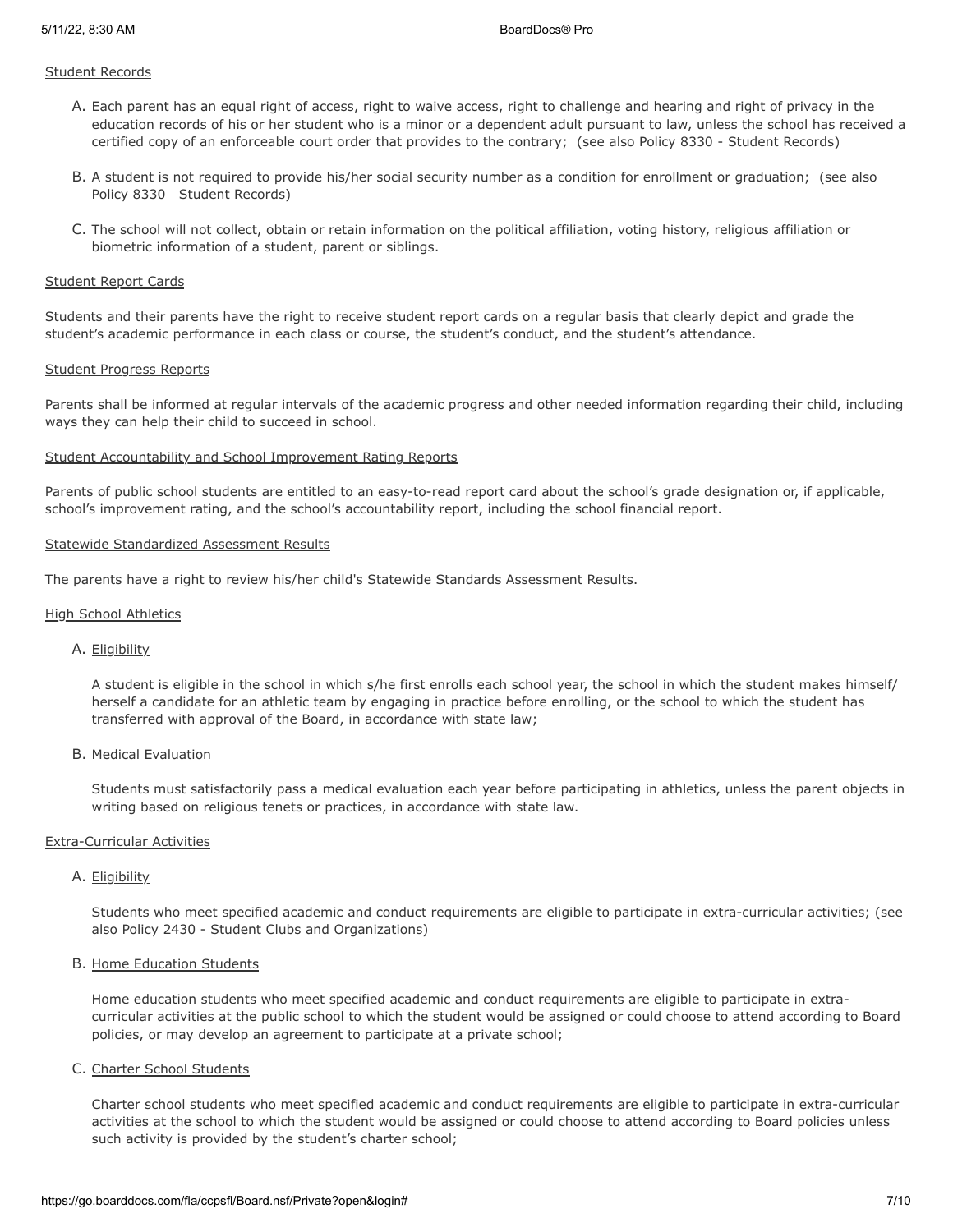### D. Florida Virtual School Full-Time Students

Florida Virtual School full-time students who meet specified academic and conduct requirements are eligible to participate in extra-curricular activities at the public school to which the student would be assigned or could choose to attend according to Board policies.

#### Instructional Materials

## A. Core Courses

Each student is entitled to sufficient instructional materials in the core courses of mathematics, language arts, social studies, science, reading, and literature;

#### B. Curricular Objectives

The parent of each student has the right to receive effective communication from the school Principal as to the manner in which instructional materials are used to implement the school's curricular objectives;

#### C. Sale of Instructional Materials

Upon request of the parent of a student, the Principal will sell to the parent any instructional materials used in the school;

#### D. Dual Enrollment Students

Instructional materials purchased by the District or a Florida College System institution board of trustees on behalf of dual enrollment students are available to the dual enrollment students free of charge;

#### E. Parent Access to Instructional Materials

Parents have the ability to access their child's instructional materials and may object to the use of a specific instructional material or contest the adoption of instructional material (See Policy 2520, Selection and Adoption of Instructional Materials).

#### Juvenile Justice Programs

Students who are in juvenile justice programs have the right to receive educational programs and services, in accordance with state law.

#### Parental Input and Meetings

#### A. Meetings with School District Personnel

Parents may be accompanied by another adult of their choice at a meeting with School District personnel;

#### B. District Educational Facilities Program

Parents and other members of the public have the right to receive proper public notice and opportunity for public comment regarding the District's educational facilities work program, in accordance with state law;

#### C. Parent-Teacher Associations and Organizations

Parents have the right to participate in parent-teacher associations and organizations that are sanctioned by the Board or by the Florida Department of Education.

#### **Transportation**

#### A. Transportation to School

Students are provided transportation to school in accordance with the provisions of state law; (see also Policy 8600 - Transportation)

## B. Hazardous Walking Conditions

Students in grades K-6 are provided transportation if they are subjected to hazardous walking conditions, in accordance with state law;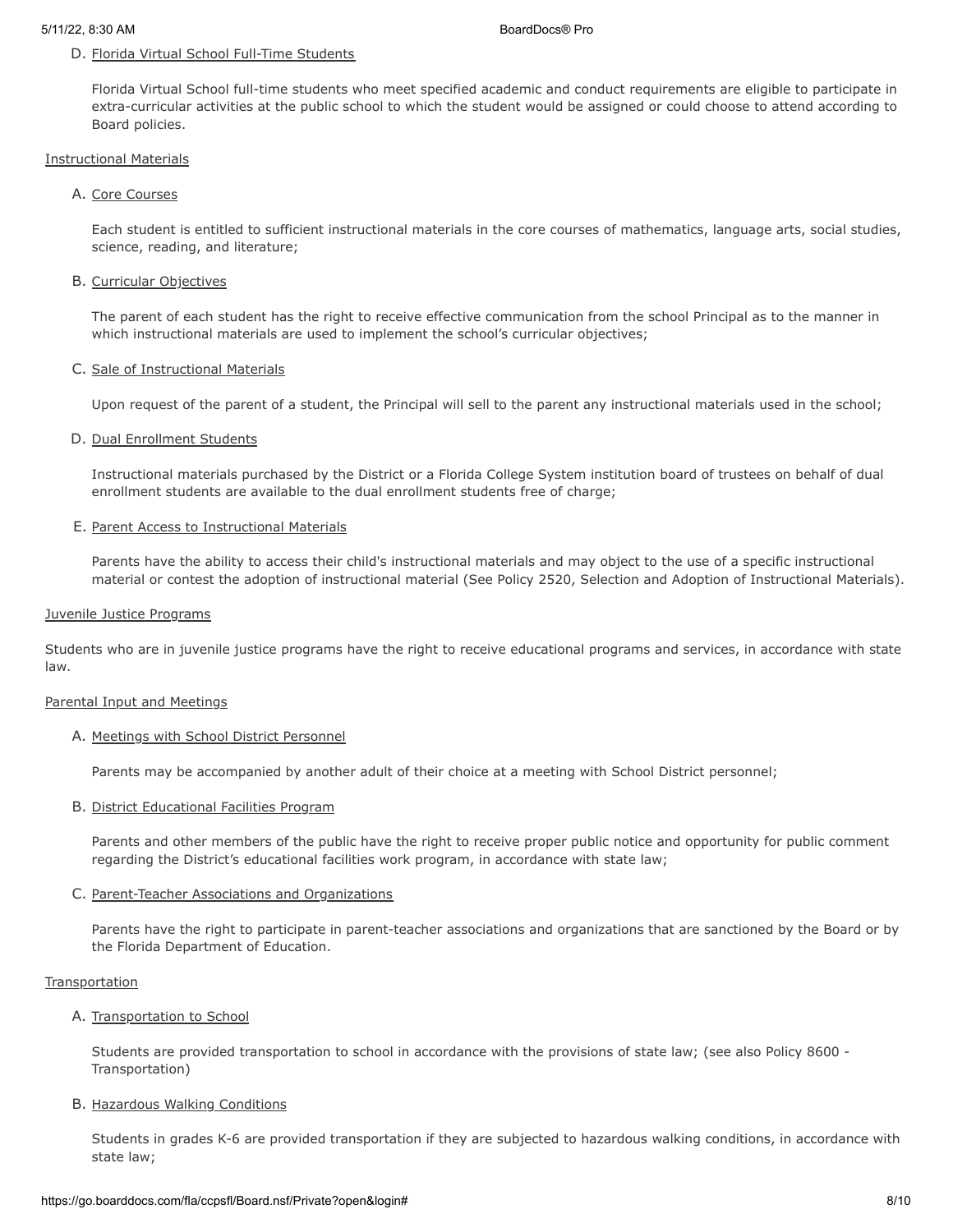# C. Parental Consent

Each parent of a public school student must be notified in writing and give written consent before the student may be transported in a privately owned motor vehicle to a school function in accordance with state law. (see also Policy 8660 - Transporting Students by Private Vehicles)

## Orderly, Disciplined Classrooms

Students will be in orderly, disciplined classrooms conducive to learning without the distraction caused by disobedient, disrespectful, violent, abusive, uncontrollable, or disruptive students. (see also Policy 5600 - Student Discipline)

# Safe Schools

Parents of District students will be timely notified pursuant to procedures adopted by the Superintendent of threats and the following unlawful acts or significant emergencies that occur on school grounds, during school transportation, or during school-sponsored activities:

- A. Weapons possession or use when there is intended harm toward another person;
- B. Murder, homicide, or manslaughter;
- C. Sex offenses, including rape, sexual assault or sexual misconduct with a student by school personnel;
- D. Natural emergencies, including hurricanes, tornadoes, and severe storms;
- E. Exposure as a result of a manmade emergency.

Parents of District students have a right to access school safety and discipline incidents as reported pursuant to F.S. 1006.07 (9).

Revised 12/13/11 Revised 7/24/17 Revised 2/13/18 Revised 1/8/19 Revised 1/14/20 Revised 3/9/21 Revised 4/12/22

© Neola 2021

| Legal | F.S. 39.201      |
|-------|------------------|
|       | F.S. 381,0056    |
|       | F.S. 394.463     |
|       | F.S. 1000.05     |
|       | F.S. 1002.20     |
|       | F.S. 1002.22     |
|       | F.S. 1002.385    |
|       | F.S. 1002.39     |
|       | F.S. 1002.395    |
|       | F.S. 1002.40     |
|       | F.S. 1002.41     |
|       | F.S. 1002.411    |
|       | F.S. 1002.43     |
|       | F.S. 1003.01(13) |
|       | F.S. 1003.02     |
|       | F.S. 1003.21     |